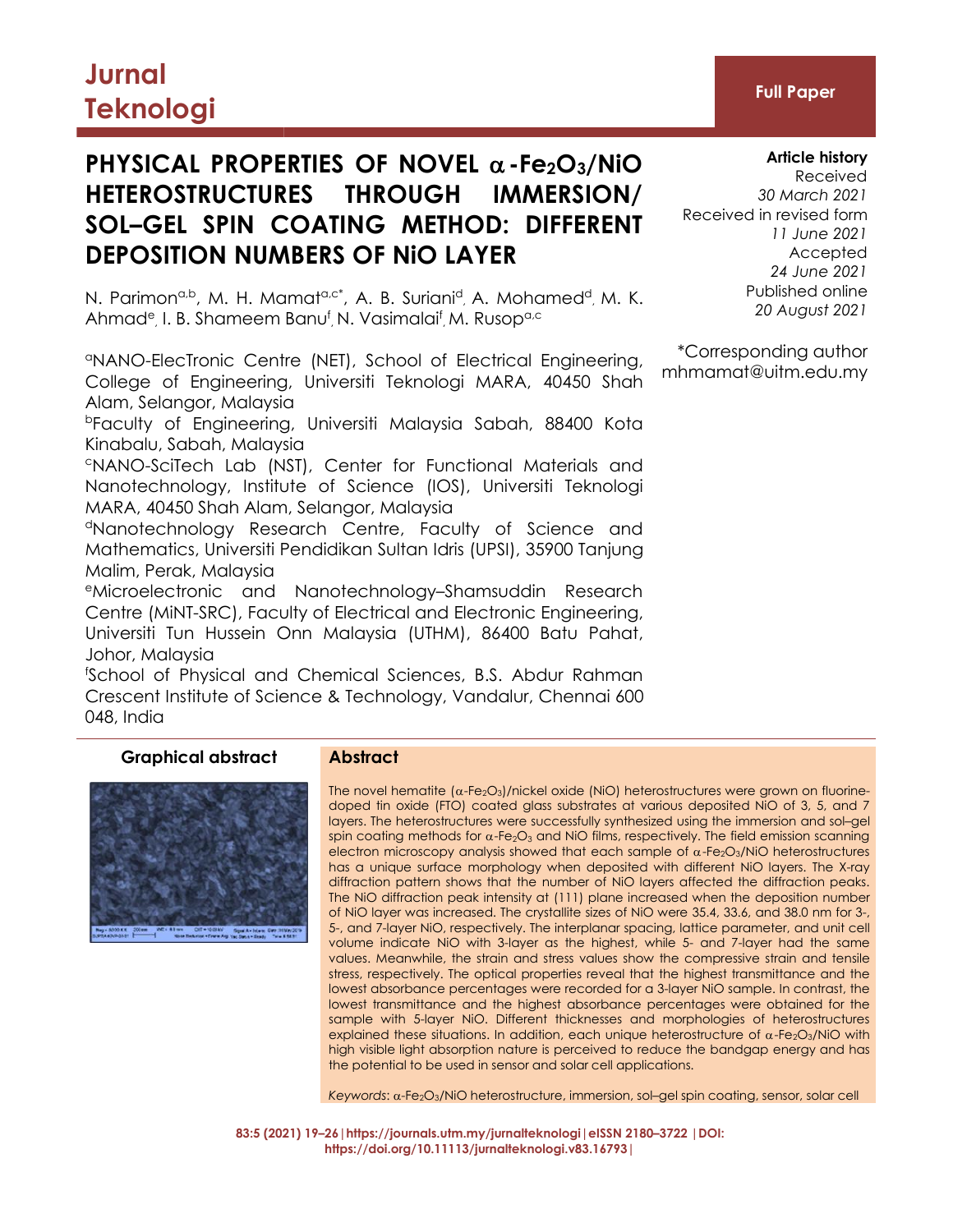

#### **Abstrak**

Heterostruktur hematit novel  $(\alpha$ -Fe<sub>2</sub>O<sub>3</sub>)/nikel oksida (NiO) dihasilkan pada substrat kaca bersalut timah oksida terdop florin (FTO) dengan variasi pemendapan NiO dalam 3, 5, dan 7 lapisan. Heterostruktur ini berjaya disintesis masing-masing menggunakan kaedah perendaman dan lapisan putaran sol-gel bagi filem  $\alpha$ -Fe2O3 dan NiO. Analisis mikroskopi elektron pengimbasan pelepasan medan menunjukkan bahawa setiap sampel heterostruktur  $\alpha$ -Fe<sub>2</sub>O<sub>3</sub>/NiO mempunyai morfologi permukaan yang unik ketika dideposit dengan lapisan NiO yang berbeza. Corak difraksi sinar-X menunjukkan bilangan lapisan NiO mempengaruhi puncak difraksi. Keamatan puncak difraksi NiO pada satah (111) meningkat apabila bilangan pemendapan lapisan NiO ditingkatkan. Saiz kristal NiO didapati masing-masing ialah 35.4, 33.6, dan 38.0 nm untuk 3, 5, dan 7 lapisan NiO. Jarak antara planar, parameter kekisi, dan isipadu sel unit menunjukkan NiO dengan 3 lapisan adalah yang tertinggi, manakala NiO dengan 5 dan 7 lapisan menunjukkan nilai yang sama. Sementara itu, nilai terikan dan tegasan masing-masing menunjukkan terikan mampatan dan tegasan tegangan. Sifat optik menunjukkan bahawa peratusan transmisi tertinggi dan serapan terendah dicatatkan untuk sampel 3 lapisan NiO. Manakala, peratusan transmisi terendah dan serapan tertinggi diperoleh untuk sampel dengan 5 lapisan NiO. Ketebalan dan morfologi heterostruktur yang berbeza menjelaskan keadaan ini. Sebagai tambahan, setiap heterostruktur unik  $\alpha$ -Fe<sub>2</sub>O<sub>3</sub>/NiO dengan sifat penyerapan cahaya yang tinggi dilihat dapat mengurangkan tenaga jurang dan berpotensi untuk digunakan dalam aplikasi sensor dan sel suria.

*Kata kunci: heterostruktur α-Fe<sub>2</sub>O<sub>3</sub>/NiO, perendaman, lapisan putaran sol-gel, sensor, sel* suria

© 2021 Penerbit UTM Press. All rights reserved

## **1.0 INTRODUCTION**

The use of mixed metal oxides has been rapidly increasing in various research areas due to their unique, distinctive, and tunable properties. Some mixed metal oxides perform well in their catalytic activity due to the changes in the surface area and electronic property [1-3]. The combination of at least two metal oxides in one network can revolutionize new chemical, physical, optical, and electrical properties resulting in higher performance of new technology [4, 5]. In addition, existing research also focus on the preparation of materials with small size and good stability, which can improve electrical characteristics of the materials particularly for device applications [6, 7]. With various approaches, a variety of heterostructured combinations based on applications have proven that te2O3/NiC<br>metal oxides has been successfully produced Ismail beterostructures.can.be widely used in various fields. metal oxides has been successfully produced. Ismail et *al*. fabricated SnO<sub>2</sub>/ZnO heterojunction films for humidity sensors via a solution-based method [8]. Besides, Uddin *et al*. synthesized RuO2/TiO<sup>2</sup> heterojunction nanocomposite for the photodecomposition of organic dyes and hydrogen production by methanol photoreforming [9]. Zhao *et al*. constructed the heterojunction of TiO2–NiO using the hydrothermal method for efficient hydrogen generation and lignin photoreforming [10]. Pastrana et *al*. fabricated α-Fe<sub>2</sub>O<sub>3</sub>/CuO heterostructure-based thin film via a dip-coating approach for improved photoelectrochemical performance [11].

Generally, the studies on combining n-type hematite ( $\alpha$ -Fe<sub>2</sub>O<sub>3</sub>) and p-type nickel oxide (NiO) have been reported using various strategies. The development of composites in constructing the heterostructures is useful in many applications, including gas sensors. For instance, Sun *et al.* synthesized  $Fe<sub>2</sub>O<sub>3</sub>$ -NiO heterostructure using a facile solvothermal process for the  $H_2S$  gas sensor [12]. Dong *et al.* prepared Fe<sub>2</sub>O<sub>3</sub>/NiO composites using the electrospinning and solution-phase reaction for ethanol gas sensing [13]. Besides, Tan *et al*. synthesized Fe<sub>2</sub>O<sub>3</sub>-loaded NiO heterojunction using microwave-assisted liquid-phase for responses to ethanol and methanol [14]. Nevertheless, there are other applications such as lithium-storage made from Fe2O3/NiO nanocomposites via cyanometallic framework-templated strategy by Chen *et al*. [15]. In addition, Zhang et al. developed Fe<sub>2</sub>O<sub>3</sub>/NiO heterostructure via in situ hydrothermal and cathodic electrodeposition processes for solar–chemical energy conversion in fuel cell [16]. All of these applications have proven that  $Fe<sub>2</sub>O<sub>3</sub>/NiO$ 

Among the available metal oxides,  $\alpha$ -Fe<sub>2</sub>O<sub>3</sub> and NiO are two multifunctional materials that have been extensively investigated for various applications, including dye-sensitized solar cells, electrochemical capacitors, catalysis, and lithium-ion batteries [13].  $\alpha$ - $Fe<sub>2</sub>O<sub>3</sub>$  is also known as iron oxide and it has a rhombohedral centered hexagonal structure [17]. It has a lower bandgap, *E*<sup>g</sup> (2.1 eV), and is said to be the most stable iron oxide at ambient conditions [18]. Moreover,  $\alpha$ -Fe<sub>2</sub>O<sub>3</sub> is abundant, nontoxic, low cost, and suitable for use in sensors, catalysts pigments, and anode materials [17, 18]. Besides  $\alpha$ -Fe<sub>2</sub>O<sub>3</sub>, NiO exhibits a broader bandgap, usually reported within 3.6–4.0 eV at room temperature [19, 20]. In addition to being considered transparent in the visible light region [21], NiO also possesses good electrical conductivity and a high surface to volume ratio [22].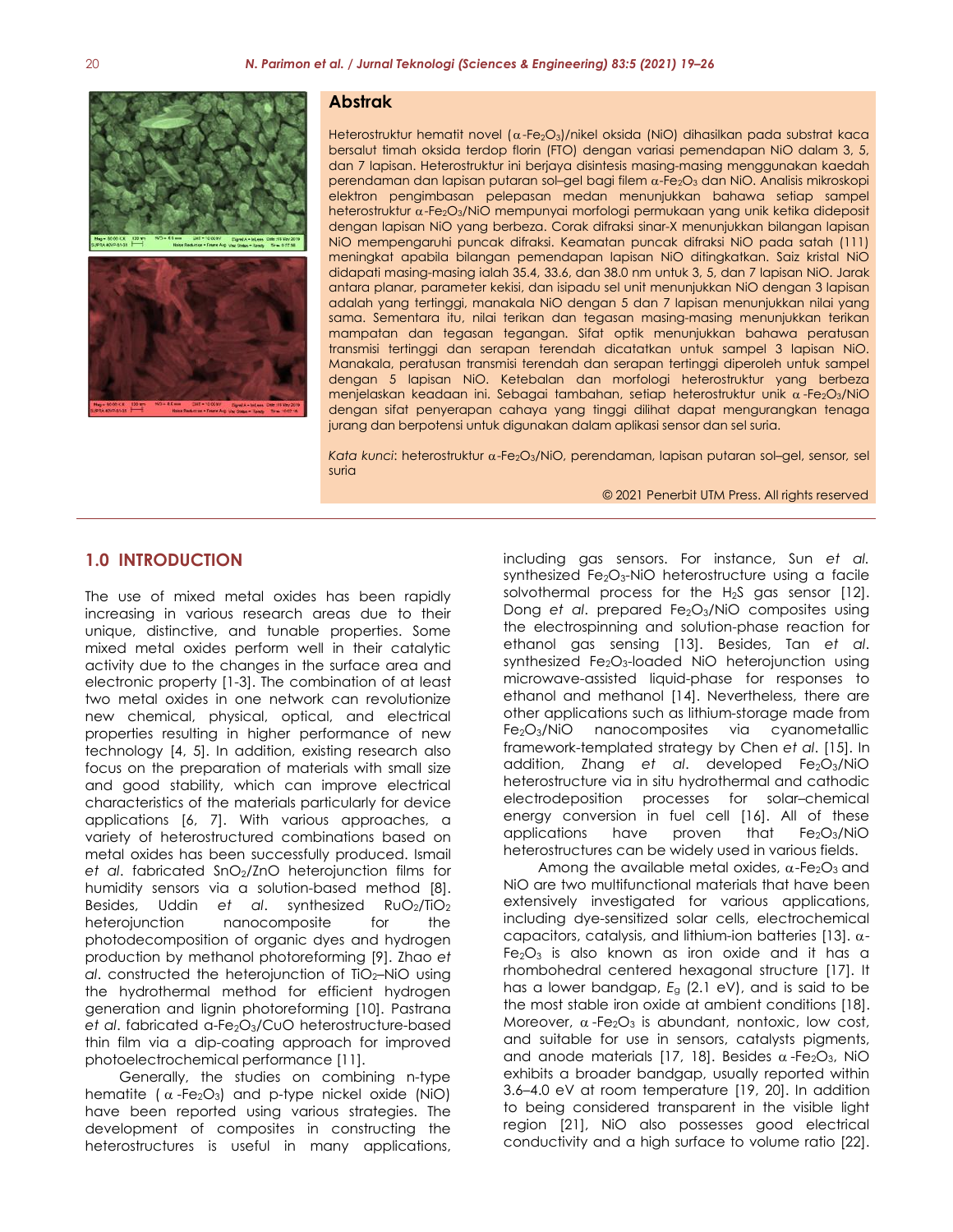There are various synthesis techniques in producing  $\alpha$ -Fe2O<sup>3</sup> nanostructures, such as precipitation [23], electrodeposition [24], and immersion [25]. The same goes for NiO nanostructures, which can be produced from various techniques, including radio frequency magnetron sputtering [26], immersion [27, 28], and sol–gel spin coating [29].

To the best of our knowledge, there are no reports of  $\alpha$ -Fe<sub>2</sub>O<sub>3</sub>/NiO heterostructure studies with a combination of the immersion and sol–gel spin coating techniques. The immersion method is believed to be simpler and concise than the hydrothermal method because it does not require complex and time-consuming techniques. Meanwhile, the so-gel spin coating method is an appropriate approach for a thin film-forming in a controlled composition and nanostructure desired. Thus, in the present study, the  $\alpha$ -Fe<sub>2</sub>O<sub>3</sub> nanostructures were grown on fluorine-doped tin oxide (FTO) coated glass substrates using the immersion method. The FTO is one of the transparent conductive oxides chosen because it has a conductive layer and cheaper than the indium tin oxide (ITO) [30]. Further, different deposition numbers of NiO layer were deposited onto the  $\alpha$ -Fe<sub>2</sub>O<sub>3</sub> surface using the sol-gel spin coating technique. The effects of NiO layer variation on  $\alpha$ -Fe<sub>2</sub>O<sub>3</sub> to its morphological structure, crystalline analyzed using X-ray<br>phase, and optical properties were then examined  $X'$ Pert PRO). The phase, and optical properties were then examined for use in appropriate nanodevices.

# **2.0 METHODOLOGY**

The FTO glass substrates were cleaned with ethyl alcohol as the first step before preparing the  $\alpha$ -Fe<sub>2</sub>O<sub>3</sub> layer. The solution of  $\alpha$ -Fe<sub>2</sub>O<sub>3</sub> is composed of a mixture of iron(III) chloride hexahydrate (FeCl<sub>3</sub>⋅6H<sub>2</sub>O), urea (NH<sub>2</sub>CONH<sub>2</sub>), and deionized (DI) water, which was sonicated using an ultrasonic bath for 30 min at 50 °C. The solution was stirred using a hot plate magnetic stirrer for 5 min at 250 rpm. The solution was then poured into Schott bottles, where the FTO glass substrates were placed inside with the conductive FTO coatings facing up. The Schott bottles filled with the solutionswere immersed in a water bath (Memmert) for 3 h at 95 °C. Then, the FTO coated glass substrates with  $\alpha$ -Fe<sub>2</sub>O<sub>3</sub> nanostructures were dried in a furnace for 10 min at 150 °C and annealed for 1 h at 500 °C.

For the deposition of different NiO layers on the roughness, surface of  $\alpha$  -Fe<sub>2</sub>O<sub>3</sub>, the sol-gel spin coating technique was used. The solution of NiO involved a (Ni(NO3)2∙6H2O), hexamethylenetetramine (C6H12N4), and DI water. The solution was sonicated for 30 min and stirred in ambient for 45 min at 300 rpm. Twenty drops of the solution using a pipette dropper were used in the spin coating technique for each NiO layer on the  $\alpha$ -Fe<sub>2</sub>O<sub>3</sub> surface. The process was repeated with different NiO layers, which are 3, 5, and 7. Before the annealing process at 500 °C for 1 h

for the last layer, each of the completed  $\alpha$ -Fe<sub>2</sub>O<sub>3</sub>/NiO heterostructure at the different numbers of NiO layer was dried at 250 °C for 5 min per layer. The heterostructure schematic, which was grown on the FTO coated glass substrate, is shown in Figure 1.



**Figure** 1 A schematic of the  $\alpha$ -Fe<sub>2</sub>O<sub>3</sub>/NiO heterostructure (x = 3, 5, and 7)

physical properties of  $\alpha$  -Fe<sub>2</sub>O<sub>3</sub>/NiO heterostructures were analyzed for their surface morphological, structural, and optical properties. The surface morphological images were observed using field emission scanning electron microscopy (FESEM) (Zeiss Supra 40VP). The crystal structures were analyzed using X-ray diffraction (XRD) (PANalytical optical properties were characterized using the ultraviolet–visible–near infrared (UV–vis–NIR) spectrophotometer (Jasco- Lambda 750).

## **3.0 RESULTS AND DISCUSSION**

#### **3.1 Surface Morphology Observation**

The FESEM images in Figure 2 show the surface morphologies of  $\alpha$ -Fe<sub>2</sub>O<sub>3</sub>/NiO heterostructures with varied deposition numbers of NiO in (a) 3, (b) 5, and (c) 7 layers. The insets show a magnified view with the respective number of NiO layers. Each heterostructure was successfully grown uniformly, dense, and the most important is that each morphology is unique. The diffusion of NiO elements for different layers into  $\alpha$ -Fe<sub>2</sub>O<sub>3</sub> could be the reason for their changes in the morphologies.

mixture of nickel(II) nitrate hexahydrate grain size. The inset image in Figure 2 (b) shows that As shown in Figure 2 (a), the surface morphology of  $\alpha$ -Fe<sub>2</sub>O<sub>3</sub>/NiO at 3-layer NiO exhibits low surface small grain size, and delicate nanostructures. Meanwhile, the  $\alpha$ -Fe<sub>2</sub>O<sub>3</sub>/NiO at 5layer NiO in Figure 2 (b) shows a rougher and larger the morphology is compact and some of the structures are close to the image in Figure 2 (c). Figure 2 (c) shows  $\alpha$ -Fe<sub>2</sub>O<sub>3</sub>/NiO at 7-layer NiO with a different morphology. The morphology can be described in a fine nanorice-like structure (see the inset in Figure 2 [c]). The structure with more porous is quite similar to the hematite nanotubes obtained by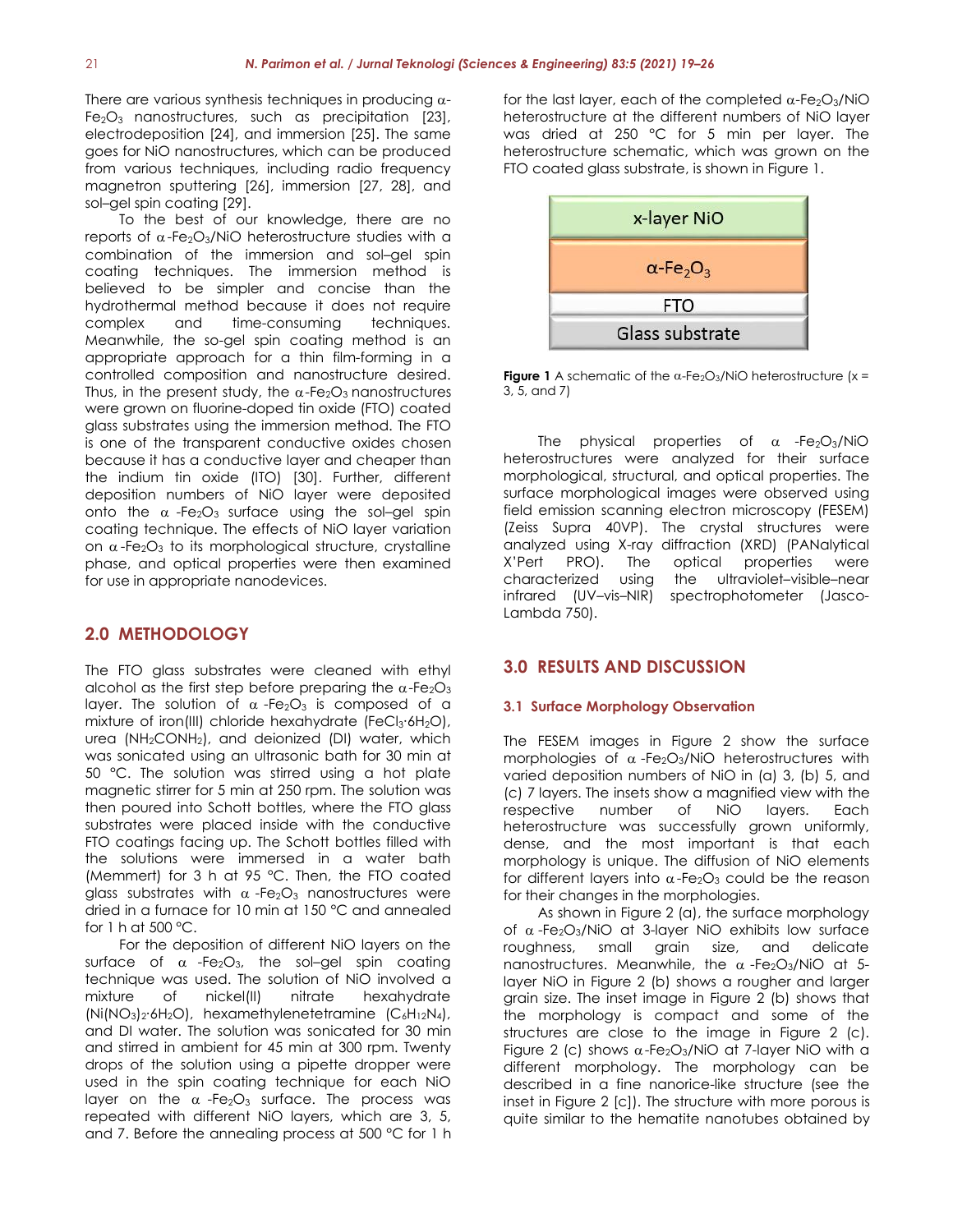Huo *et al*., who used a hydrothermal approach [13], a solution-based method.



**Figure 2** Surface morphologies of  $\alpha$  -Fe<sub>2</sub>O<sub>3</sub>/NiO heterostructures with inset of magnified views at different deposition numbers of NiO layer: (a) 3, (b) 5, and 7 layers

#### **3.2 X-Ray Diffraction Analysis**

Figure 3 records the diffraction peaks of the formation  $\alpha$ -Fe<sub>2</sub>O<sub>3</sub>/NiO heterostructures, which were synthesized on the FTO glass substrates. The observed peaks for the  $\alpha$ -Fe<sub>2</sub>O<sub>3</sub> are associated with the standard rhombohedral hexagonal phase indexed to JCPDS No. 33-0664 [25]. The diffraction peaks of  $\alpha$ - Fe2O<sup>3</sup> are most observed when using 3-layer NiO at 24.4°, 33.4°, 36.0°, 41.0°, 49.7°, 54.4°, 62.7°, and 64.2°, which were indexed to (012), (104), (110), (113), (024), (116), (214), and (300) crystal planes, respectively. The number of peaks can be seen to decrease with the increasing NiO layers. Meanwhile, the diffraction peaks at 26.8°, 34.0°, 51.9°, 62.0°, 66.2°, and 81.2° corresponding to the FTO conductive layer were also recorded in the XRD patterns. Other peaks with high intensity can also be seen to match the polycrystalline NiO structure, which can be indexed to cubic β-NiO (JCPDS No. 47-1049). The sharpness of the peak can be seen at  $(111)$  crystal plane, where the intensity increases as the number of NiO layer is increased. This observation indicates that the degree of good NiO crystallization can be improved by increasing the NiO layer. Besides, it can be seen that the diffraction peaks of 5- and 7-layer a bit shifted towards higher diffraction angle compared to the 3 layer diffraction peak. To further investigate the XRD patterns of  $\alpha$ -Fe<sub>2</sub>O<sub>3</sub>/NiO heterostructures, the crystal parameters of the NiO at (111) plane were calculated. The crystallite size (*D*) of NiO can be calculated using the Scherrer expression (1):

$$
D = \frac{k\lambda}{\beta \cos \theta} \tag{1}
$$

where  $k$  is a constant (0.94),  $\lambda$  is the X-rays wavelength (1.542 Å), *β* is the full width at half maximum (fwhm), and *θ* is the angle of diffraction. From the expression, the widest fwhm will cause the smallest *D*, while the narrowest fwhm shows otherwise. The results shown in Table 1 reveal that the 7-layer NiO has the largest *D* (38 nm), and the 5-layer NiO has the smallest *D* (33.6 nm). As reported by Parimon *et al*., during the crystal growth process, recrystallization and aggregation occur, which causes the variation in crystallite size [31]. Moreover, the crystallite size is strongly influenced by dislocation density (*δ*). From the recorded values in Table 1, the crystallite size is inversely proportional to the *δ* through the relation:

$$
\delta = \frac{1}{D^2} \tag{2}
$$

This statement is in line with the explanation by Zeid *et al.*, where the *D* decreases as the *δ* increases [32]. Meanwhile, the 3-layer NiO exhibits the highest interplanar spacing (*d*), lattice parameter (*a*), and unit cell volume (*V*). In contrast, the 5- and 7-layer NiO show the same values for the same parameters. The *d*, *a*, and *V* values were calculated using the following formulas:

$$
d = \frac{n\lambda}{2\sin\theta} \tag{3}
$$

$$
\frac{1}{d^2} = \frac{h^2 + k^2 + l^2}{a^2} \tag{4}
$$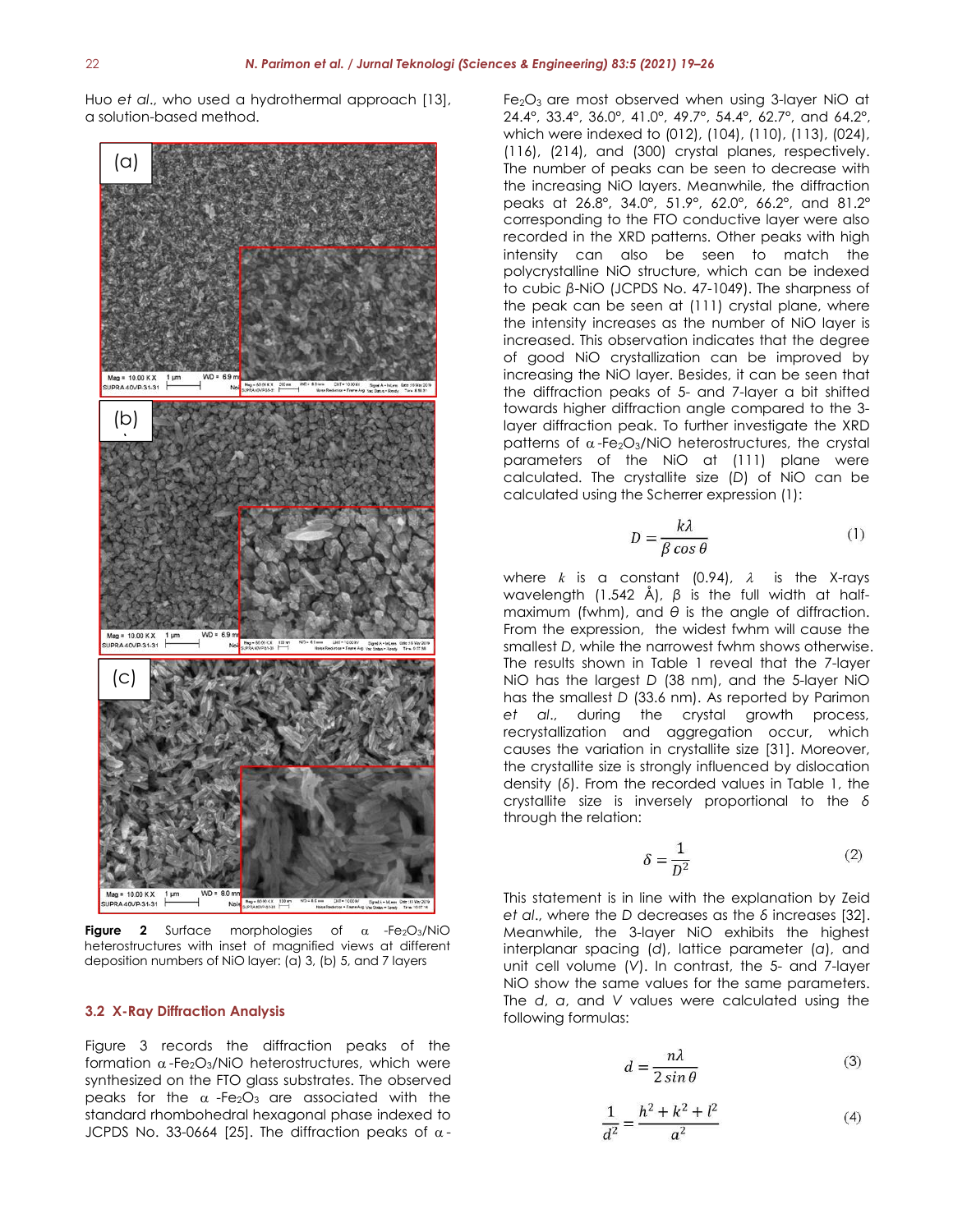$$
V = a^3 \tag{5}
$$

where *n* is the order value of diffraction (1), and *h*, *k*, and *l* are the Miller indices of the plane. Meanwhile, the strain (*ε*) and stress (σ) values show the compressive strain (negative value) and tensile stress (positive value), respectively. The following equations calculate were used to obtain the strain and stress values, respectively:

$$
\varepsilon = \frac{a - a_o}{a_o} \times 100\tag{6}
$$

$$
\sigma = \frac{E(a - a_o)}{2a_o p} \tag{7}
$$

where  $a_0 = 4.1771$  Å is the lattice constant of the bulk NiO, *E* is the Young's modulus (200 GPa), and *p* is the Poisson ratio (0.31). Table 1 summarizes all the crystal parameters.



**Figure 3** X-ray diffraction patterns of  $\alpha$ -Fe<sub>2</sub>O<sub>3</sub>/NiO heterostructures at different deposition numbers of NiO layer

**Table 1** The crystal parameters of the NiO at (111) plane

| Sample<br>$(\alpha$ -Fe <sub>2</sub> O <sub>3</sub> /x-<br>layer NiO) | $2\theta$<br>(°) | Full width at<br>half-maximum<br>$(fwhm)$ ,<br>701 | Interplanar<br>spacing,<br>d<br>(A) | Lattice<br>parameter,<br>a<br>(A) | Unit cell<br>volume,<br>v<br>$\times$ 10 <sup>-29</sup> (m <sup>3</sup> ) | Strain,<br>(%) | Stress,<br>$\sigma$<br>(GPa) | <b>Dislocation</b><br>density,<br>ο<br>$\times 10^{14}$<br>(lines/m <sup>2</sup> ) | Crystallite<br>size,<br>D<br>(nm) |
|-----------------------------------------------------------------------|------------------|----------------------------------------------------|-------------------------------------|-----------------------------------|---------------------------------------------------------------------------|----------------|------------------------------|------------------------------------------------------------------------------------|-----------------------------------|
| $x = 3$                                                               | 38.137           | 0.2484                                             | 2.3600                              | 4.0876                            | 6.83                                                                      | $-2.14$        | 6.91                         | 7.99                                                                               | 35.4                              |
| $x = 5$                                                               | 38.261           | 0.2616                                             | 2.3526                              | 4.0748                            | 6.77                                                                      | $-2.45$        | 7.90                         | 8.86                                                                               | 33.6                              |
| $x = 7$                                                               | 38.261           | 0.2315                                             | 2.3526                              | 4.0748                            | 6.77                                                                      | $-2.45$        | 7.90                         | 6.94                                                                               | 38.0                              |

#### **3.3 Transmittance and Absorbance**

transmittance and absorbance spectra, as indicated in Figure 4 (a) and (b), respectively. The wavelength of the spectrum is in the UV–vis–NIR range from 300 to 1000 nm. As observed in Figure 4 (a), the highest transmittance percentage at 1000 nm for all samples show less than 50%, which are 49%, 12%, and 35% for 3-, 5-, and 7-layer NiO, respectively. The transmittance percentage values are almost static at approximately 0% in the UV region. The transmittances then increase slowly in the visible region. From 550 nm onwards, the transmittances

The optical properties of  $\alpha$  -Fe2O3/NiO heterostructures may be due to the thick-layers that heterostructures were determined from the do not allow incident light to pass easily. The increase rapidly up to 1000 nm. Generally, low transmittances for all three  $\alpha$  -Fe<sub>2</sub>O<sub>3</sub>/NiO variations in transmittance value with different NiO layers prove that they produced varying thicknesses and various surface conditions. However, an increase in the deposition of the NiO layer does not necessarily indicate an increase in overall film thickness particularly when depositing on a rough and porous film of  $\alpha$ -Fe2O3. From the transmittance spectra, the highest transmittance percentage by 3-layer NiO shows the lowest thickness, while the lowest transmittance percentage by 5-layer NiO shows otherwise. In other observation, the segregation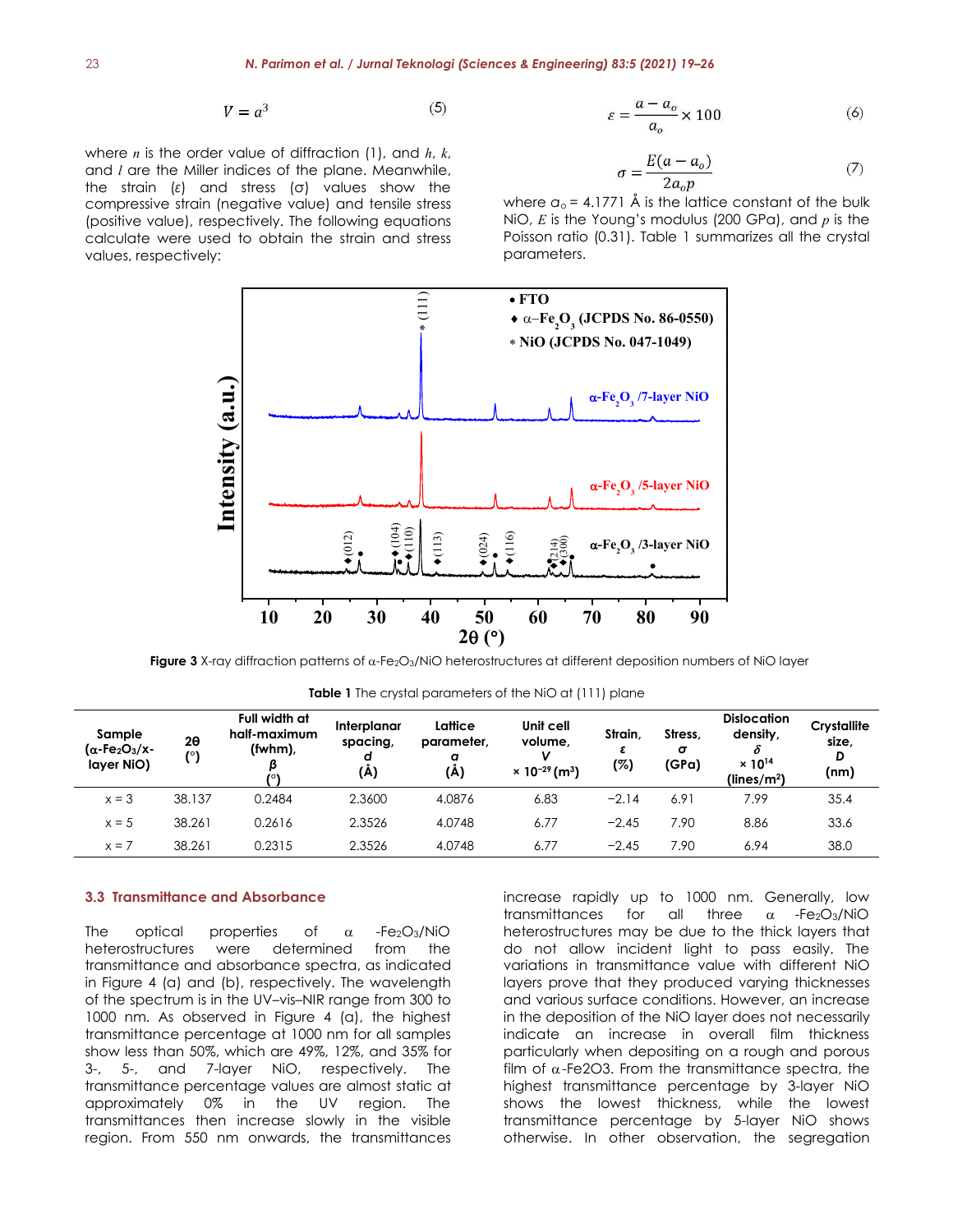between particles happened on the sample with 7-<br>layer NiO that caused the microscopic crack and 50 layer NiO that caused the microscopic crack and uneven or non-uniform thickness. Therefore, this inter particle segregation impacted the surface structure  $\sim$  40 that caused the thickness to be lower than 5-layer NiO [33]. The segregation between particles =  $\frac{9}{2}$  30 happened due to stress evolution during the thermal heating and cooling process, which became obvious at 7-layer NiO. This condition is caused by the thermal coefficient difference between two or more  $\ddot{F}$  10 materials. The stress in the films is highly dependent on annealing temperature, thickness, and chemical contents [34-36]. Besides, the different transmittances may be due to the various morphologies, shapes, defect states, and sizes as well as porous structures when varying the number of NiO layers on  $\alpha$ -Fe<sub>2</sub>O<sub>3</sub> structures [37]. As mentioned previously, 5-layer NiO has a compact and less porous structure than 7-layer NiO which causes its transmittance to be the lowest.<br>Figure 4 (b) shows the UV–vis–NIR absorption 5

spectrum for  $\alpha$  -Fe<sub>2</sub>O<sub>3</sub>/NiO heterostructures. The relation between transmittance (*T*) and absorbance (*A*) can be attributed by the following expression:

$$
A = \log_{10} \frac{1}{T} \tag{8}
$$

The absorbance percentage on the y-axis is the amount of light absorbed. The higher the percentage value, the more of a certain wavelength  $0 + 400$ is absorbed. The spectra reveal that the lowest absorbance percentage belongs to the deposition with 3-layer NiO, where the absorption edge approached the shorter wavelength. It indicates that it has the largest energy bandgap as it requires more energy to jump. Meanwhile, the use of 5-layer NiO exhibited the highest absorbance percentage, and the absorption edges shifted to the longer wavelength. It shows that it has the smallest energy bandgap as it requires less energy to jump. As can be seen from the spectral ranges between 300 and 1000 nm, all the sample's absorption was observed more in the UV–vis region and hardly manifested an absorption in the NIR region. More precisely, the absorption edge is in the visible region. Considering that most of the visible light occupies the solar spectrum, these  $\alpha$ -Fe<sub>2</sub>O<sub>3</sub>/NiO heterostructures can be exposed to maximize the use of sunlight [11, 16]. From the absorption spectrum, it can be perceived that the range of optical bandgap is estimated between 1.60 and 1.9 eV, which is the highest optical bandgap when 3-layer NiO was used, while the lowest bandgap was achieved when 5-layer NiO was used. It shows that the combination of heterostructures between  $\alpha$ -Fe<sub>2</sub>O<sub>3</sub> and NiO reduced the bandgap than the single  $\alpha$ -Fe<sub>2</sub>O<sub>3</sub> by enhancing the visible light absorption.



**Figure 4** (a) Transmittance and (b) absorbance spectra of  $\alpha$  -Fe<sub>2</sub>O<sub>3</sub>/NiO heterostructures at different deposition numbers of NiO layer

### **4.0 CONCLUSION**

At the first stage of heterostructures formation,  $\alpha$  -Fe<sub>2</sub>O<sub>3</sub> layers were successfully grown on the FTO coated glass substrates using the immersion method. Various NiO layers were then deposited on the  $\alpha$ - $Fe<sub>2</sub>O<sub>3</sub>$  utilizing the spin coating method. We have studied the effects of different NiO layers toward their morphological, structural, and optical properties. observation, the unique morphologies of  $\alpha$  -Fe<sub>2</sub>O<sub>3</sub>/NiO heterostructures changed from 3- to 7-layer NiO. The XRD patterns show that there is only one peak of NiO corresponding to the (111) plane observed for all the samples. It can be observed that the higher the deposition number of the NiO layer, the higher the intensity of the NiO peak resulting in a good crystallinity. However, the crystallite size (*D*) did not follow the trend with the increase in the NiO layers because it was influenced by the dislocation density (δ). The *D* values were 35.4, 33.6, and 38.0 nm for 3-, 5-, and 7-layer NiO, respectively. The highest interplanar spacing (*d*), lattice parameter (*a*), and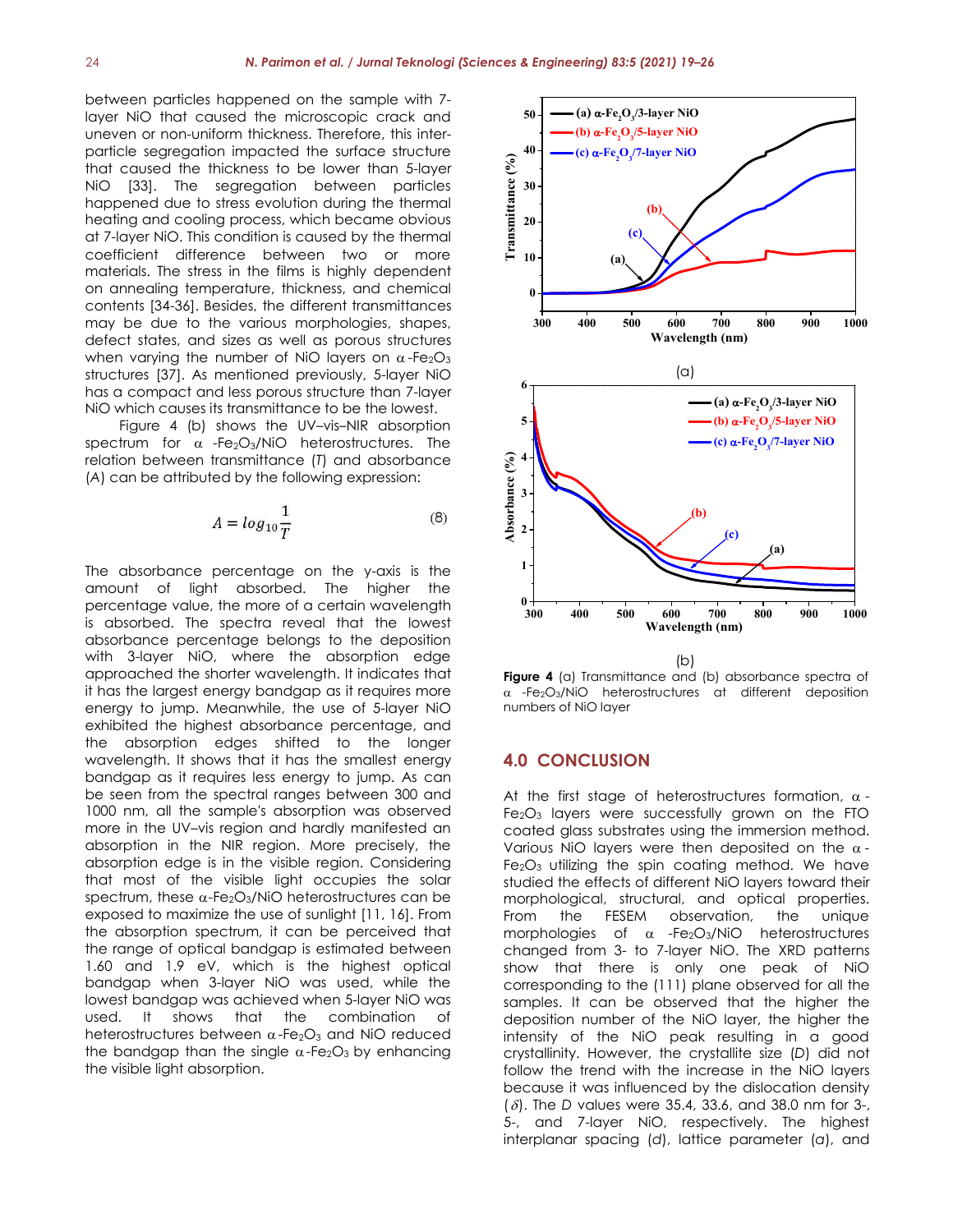unit cell volume (*V*) were obtained for 3-layer NiO, while 5- and 7-layer NiO showed the same values for the same parameters. The strain (*ε*) and stress (σ) values reveal the compressive strain and tensile stress, respectively. The deposition number of NiO layers also influenced the optical properties of  $\alpha$ -Fe<sub>2</sub>O<sub>3</sub>/NiO heterostructures. The transmittances show that the variation of NiO layers resulted in percentages below 50%. Optical bandgap estimation from the absorbance spectra indicates that  $\alpha$  -Fe<sub>2</sub>O<sub>3</sub>/NiO heterostructures with enhanced visible light absorption have a significant indicator in future sensor and solar cell applications.

## **Acknowledgment**

This research was funded by the FRGS grant 600- IRMI/FRGS 5/3 (044/2019). The thanks also go to the School of Electrical Engineering, UiTM, and the Ministry of Higher Education Malaysia to contribute and support this research.

#### **References**

- [1] M. B. Gawande, R. K. Pandey, and R. V. Jayaram.2012. Role of Mixed Metal Oxides in Catalysis Science—Versatile Applications in Organic Synthesis. *Catalysis Science & Technology*. 2(6): 1113-1125. DOI: https://doi.org/10.1039/c2cy00490a.
- [2] M. M. Yusoff, M. H. Mamat, M. A. R. Abdullah, A. S. Ismail, M. F. Malek, A. S. Zoolfakar, S. A. M. Al Junid, A. B. Suriani, A. Mohamed, M. K. Ahmad, I. B. Shameem Banu, and M. Rusop. 2020. Coupling Heterostructure of Thickness- Controlled Nickel Oxide Nanosheets Layer and Titanium Dioxide Nanorod Arrays Via Immersion Route for Self powered Solid-state Ultraviolet Photosensor Applications. *Measurement.* 149: 106982.
	- DOI: https://doi.org/10.1016/j.measurement.2019.106982.
- [3] N. D. Md Sin, M. H. Mamat, M. F. Malek, and M. Rusop. 2014. Fabrication of Nanocubic ZnO/SnO2 Film-based Humidity Sensor with High Sensitivity by Ultrasonic-assisted Solution Growth Method at Different Zn:Sn Precursor Ratios. *Applied Nanoscience*. 4 (7): 829-838 DOI: https://doi.org/10.1007/s13204-013-0262-5.
- [4] M. Rashad, A. A. A. Darwish, and S. E. AlGarni. 2019. High Electrical Conductivity of (1-x)NiO/xFe2O3(x = 0.0, 0.3, 0.5, 0.7 and 1) Nanoparticles for Solid state Electronics. *Journal of Magnetism and Magnetic Materials.* 491: 165577. DOI: https://doi.org/10.1016/j.jmmm.2019.165577.
- [5] A. S. Ismail, M. H. Mamat, M. M. Yusoff, M. F. Malek, A. S. Zoolfakar, R. A. Rani, A. B. Suriani, A. Mohamed, M. K. Ahmad, and M. Rusop. 2018. Enhanced Humidity Sensing Performance using Sn-Doped ZnO Nanorod Array/SnO2 Nanowire Heteronetwork Fabricated Via Two-step Solution Immersion. *Materials Letters.* 210: 258-262. DOI: https://doi.org/10.1016/j.matlet.2017.09.040.
- [6] A. Mohamed, T. Ardyani, S. Abu Bakar, M. Sagisaka, Y. Umetsu, J. J. Hamon, B. A. Rahim, S. R. Esa, H. P. S. Abdul Khalil, M. H. Mamat, S. King, and J. Eastoe. 2018. Rational Design of Aromatic Surfactants for Graphene/Natural Rubber Latex Nanocomposites with Enhanced Electrical Conductivity. *Journal of Colloid and Interface Science*. 516: 34-47.

DOI: https://doi.org/10.1016/j.jcis.2018.01.041.

[7] M. H. Mamat, N. N. Hafizah, and M. Rusop. 2013. Fabrication of Thin, Dense and Small-diameter Zinc Oxide Nanorod Array-based Ultraviolet Photoconductive Sensors with High Sensitivity by Catalyst-free Radio Frequency Magnetron Sputtering. *Materials Letters*. 93: 215-218. DOI: https://doi.org/10.1016/j.matlet.2012.11.105.

- A. S. Ismail, M. H. Mamat, M. F. Malek, M. M. Yusoff, R. Mohamed, N. D. M. Sin, A. B. Suriani, and M. Rusop. 2018. Heterogeneous SnO2/ZnO Nanoparticulate Film: Facile Synthesis and Humidity Sensing Capability. *Materials Science in Semiconductor Processing*. 81: 127-138. DOI: https://doi.org/10.1016/j.mssp.2018.03.022.
- [9] M. T. Uddin, O. Babot, L. Thomas, C. Olivier, M. Redaelli, M. D'Arienzo, F. Morazzoni, W. Jaegermann, N. Rockstroh, H. Junge, and T. Toupance. 2015. New Insights into the Photocatalytic Properties of RuO2/TiO2Mesoporous Heterostructures for Hydrogen Production and Organic Pollutant Photodecomposition. *The Journal of Physical Chemistry C.* 119(13): 7006-7015. DOI: https://doi.org/10.1021/jp512769u.
- [10] H. Zhao, C.-F. Li, L.-Y. Liu, B. Palma, Z.-Y. Hu, S. Renneckar, S. Larter, Y. Li, M. G. Kibria, J. Hu, and B.-L. Su. 2020. n-p Heterojunction of TiO2-NiO Core-shell Structure for Efficient Hydrogen Generation and Lignin Photoreforming. *Journal of Colloid and Interface Science.* 585: 694-704. DOI: https://doi.org/10.1016/j.jcis.2020.10.049.
- [11] E. C. Pastrana, V. Zamora, D. Wang, and H. Alarcón. 2019. Fabrication and Characterization of α-Fe2O3/CuO Heterostructure Thin Films via Dip-Coating Technique for Improved Photoelectrochemical Performance. *Advances in Natural Sciences: Nanoscience and Nanotechnology*. 10(3): 035012.

DOI: https://doi.org/10.1088/2043-6254/ab3d2f.

- [12] G.-J. Sun, H. Kheel, J. K. Lee, S. Choi, S. Lee, and C. Lee. 2016. H2S Gas Sensing Properties of Fe2O3 Nanoparticle-Decorated NiO Nanoplate Sensors. *Surface and Coatings Technology*. 307: 1088-1095. DOI: https://doi.org/10.1016/j.surfcoat.2016.06.066.
- [13] S. Dong, D. Wu, W. Gao, H. Hao, G. Liu, and S. Yan. 2020. Multi-dimensional Templated Synthesis of Hierarchical Fe2O3/NiO Composites and Their Superior Ethanol Sensing Properties Promoted by Nanoscale p-n Heterojunctions. *Dalton Trans*. 49(4): 1300-1310.

DOI: https://doi.org/10.1039/C9DT04185K

- [14] W. Tan, J. Tan, L. Fan, Z. Yu, J. Qian, and X. Huang. 2018. Fe2O3-loaded NiO Nanosheets for Fast Response/Recovery and High Response Gas Sensor. *Sensors and Actuators B: Chemical.* 256: 282-293. DOI: https://doi.org/10.1016/j.snb.2017.09.187.
- [15] Y. Chen, R. Cai, Y. Yang, C. Liu, A. Yuan, H. Yang, and X. Shen. 2017. Cyanometallic Frameworks Derived Hierarchical Porous Fe 2 O 3 /NiO Microflowers with Excellent Lithium-storage Property. *Journal of Alloys and Compounds*. 698: 469-475.

DOI: https://doi.org/10.1016/j.jallcom.2016.12.230.

[16] D. Zhang, Y. Wang, Y. Wang, Y. Zhang, and X.-M. Song. 2020. Fe2O3/NiO Photocathode for Photocatalytic Methanol Fuel Cell: An Insight on Solar Energy Conversion. *Journal of Alloys and Compounds*. 815: 152377.

DOI: https://doi.org/10.1016/j.jallcom.2019.152377.

- [17] Caihua Wang, Yumin Cui, and K. Tang. 2013. One-pot Synthesis of α-Fe2O3 Nanospheres by Solvothermal Method. *Nanoscale Research Letters.* 8: 213-216. DOI: https://doi.org/10.1186/1556-276X-8-213.
- [18] Y. Huo, Y. Zhu, J. Xie, G. Cao, T. Zhu, X. Zhao, and S. Zhang. 2013. Controllable Synthesis of Hollow α-Fe2O3 Nanostructures, Their Growth Mechanism, and the Morphology-reserved Conversion to Magnetic Fe3O4/C Nanocomposites. *RSC Advances*. 3(41): 19097. DOI: https://doi.org/10.1039/c3ra42764a.
- [19] M. H. Mamat, N. Parimon, A. S. Ismail, I. B. Shameem Banu, S. Sathik Basha, G. V. Vijayaraghavan, M. K. Yaakob, A. B. Suriani, M. K. Ahmad, and M. Rusop. 2019. Structural, Optical, and Electrical Evolution of Sol–Gel-Immersion Grown Nickel Oxide Nanosheet Array Films on Aluminium